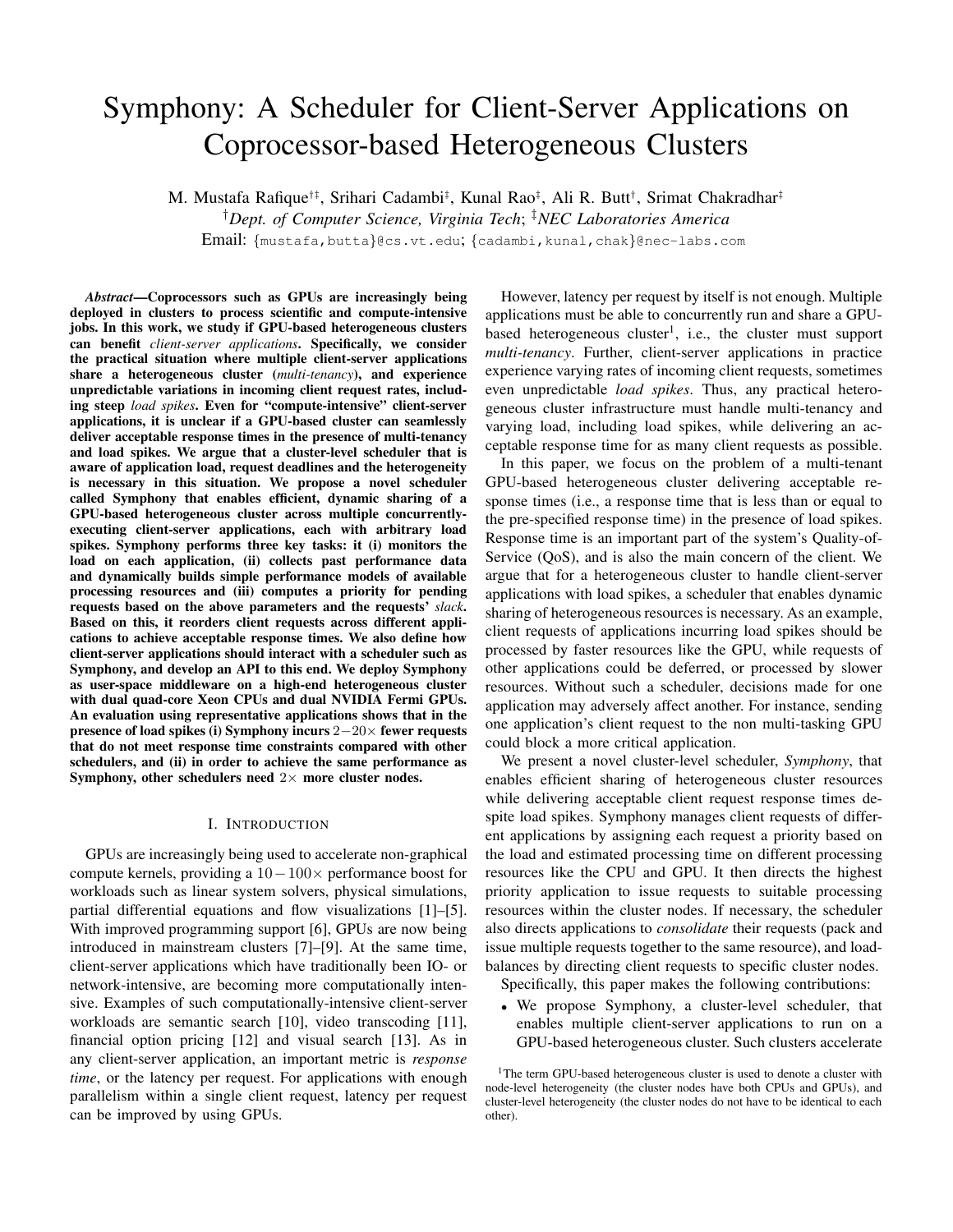large scientific jobs, but it is not clear if a GPU's massive parallelism can benefit multi-tenant client-server applications with varying load conditions in a realistic setting. Symphony handles multi-tenancy and delivers acceptable response times while being largely immune to load spikes.

- We underline a key property of Symphony in that it uses user specification and information about the application to make scheduling decisions. It has three characteristics: it (i) monitors the load on each application, (ii) collects past performance data and dynamically builds performance models of available processing resources and (iii) computes a novel priority metric for pending requests based on the load, estimated performance and the request's *slack* (the time left before it must be processed).
- We define how client-server applications should interact with a scheduler such as Symphony.
- We implement Symphony as user-space middleware on a high-end heterogeneous cluster with CPUs and GPUs, and compare it to other schemes such as first-come-first-served (FCFS) and earliest-deadline-first (EDF).

We experimented with Symphony on a 7-node cluster with each node consisting of two quad-core Xeons, and two NVIDIA Fermi GPUs. We run four client-server applications simultaneously under different request load profiles injected with random load spikes, and show that Symphony incurs fewer QoS misses than other scheduling schemes. We also show that other scheduling schemes require more cluster nodes to deliver the same QoS, thereby demonstrating that they do not share heterogeneous cluster resources efficiently under multi-tenancy and varying load conditions.

The rest of the paper is organized as follows. Section II discusses related research and puts our work in perspective. Section III describes characteristics of the applications we consider, our cluster architecture and elaborates how applications interacts with Symphony. Section IV discusses Symphony in detail, including its system architecture, different components and the priority-based scheduling heuristics. Section V presents a comparison of Symphony with other scheduling schemes, and shows that the absence of a scheduler like Symphony necessitates the provisioning of more cluster resources, thereby increasing cost. We conclude in Section VI.

## II. RELATED WORK

To the best of our knowledge, existing schedulers in the literature do not address the specific problem of managing client requests of multi-tenant client-server applications on heterogeneous clusters with the goal of delivering acceptable response times in the presence of load spikes. In this section, we discuss closely related work on fair scheduling, heterogeneous resource sharing and the use of accelerators and coprocessors in distributed settings.

Fair scheduling policies for homogeneous clusters involve allocating each job a fair share of the resources. For instance, if a job takes time  $t$  to execute all by itself, then in the presence of  $n$  jobs, it should take time  $nt$ . Many proposals offer

modifications to fair scheduling. Deadline Fair Scheduling [14] provides processes with proportionate-fair CPU time in multiprocessor servers. Delay Scheduling [15] provides a clusterlevel fair scheduling scheme that exploits data locality for MapReduce and Dryad, but their context does not cover processor heterogeneity or load spikes in user requests. A time-sharing based fair scheduling mechanism is presented in [16], which is developed for DryadLINQ cluster. Quincy [17] provides a fair scheduling scheme that preserves and leverages data locality for homogeneous clusters under MapReduce, Hadoop, and Dryad where static application data is stored on the computing nodes. All of these efforts target homogeneous clusters in specific settings, and do not consider varying application load and response times to make scheduling decisions. In a sense, our work could be seen as a modification of fair scheduling taking into account load spikes and resource heterogeneity.

Heterogeneous resource scheduling has been studied for distributed and grid systems, mostly addressing issues that arise from performance asymmetry instead of architectural heterogeneity. Most of these efforts addressing heterogeneity at the node-level [18]–[21] and distributed system-level [22]–[25] represent scientific kernels as graphs with nodes representing interdependent tasks of the entire job. Mesos [26] is a substrate for sharing cluster resources across multiple frameworks, such as Hadoop and MPI, and uses two-level scheduling where it first offers resources to a framework, and the framework selects some of the offered resources and uses its own scheduling policy. This approach enables the resource sharing at the granularity of frameworks, but does not incorporate application performance requirements such as deadlines and response times in the presence of load spikes. AJAS [27] provides an adaptive job allocation strategy for heterogeneous clusters, but does not consider varying application load and response time to make decisions.

The use of computational accelerators such as IBM Cell/BE and GPUs in distributed settings have also been explored [28]– [31]. Traditional approaches for using these accelerators exploit their use for scientific applications and kernels, but not client-server applications. Similarly, hosting multiple applications in a cloud using cooperative scheduling has also been explored [32]–[34]. In contrast, we present an approach for utilizing heterogeneous coprocessor resources such as GPUs in clusters for client-server computing.

#### III. SYSTEM OVERVIEW

In this section, we describe our application characteristics, the cluster architecture, and define how applications interact with Symphony. Figure 1 shows a high-level overview of the system. It consists of a heterogeneous cluster hosting multiple client-server applications.

## *A. The Applications*

We focus on applications that adhere to the client-server model and process remote client requests. Each application specifies an acceptable response time for its requests. We assume that all requests are of the same type, and only differ in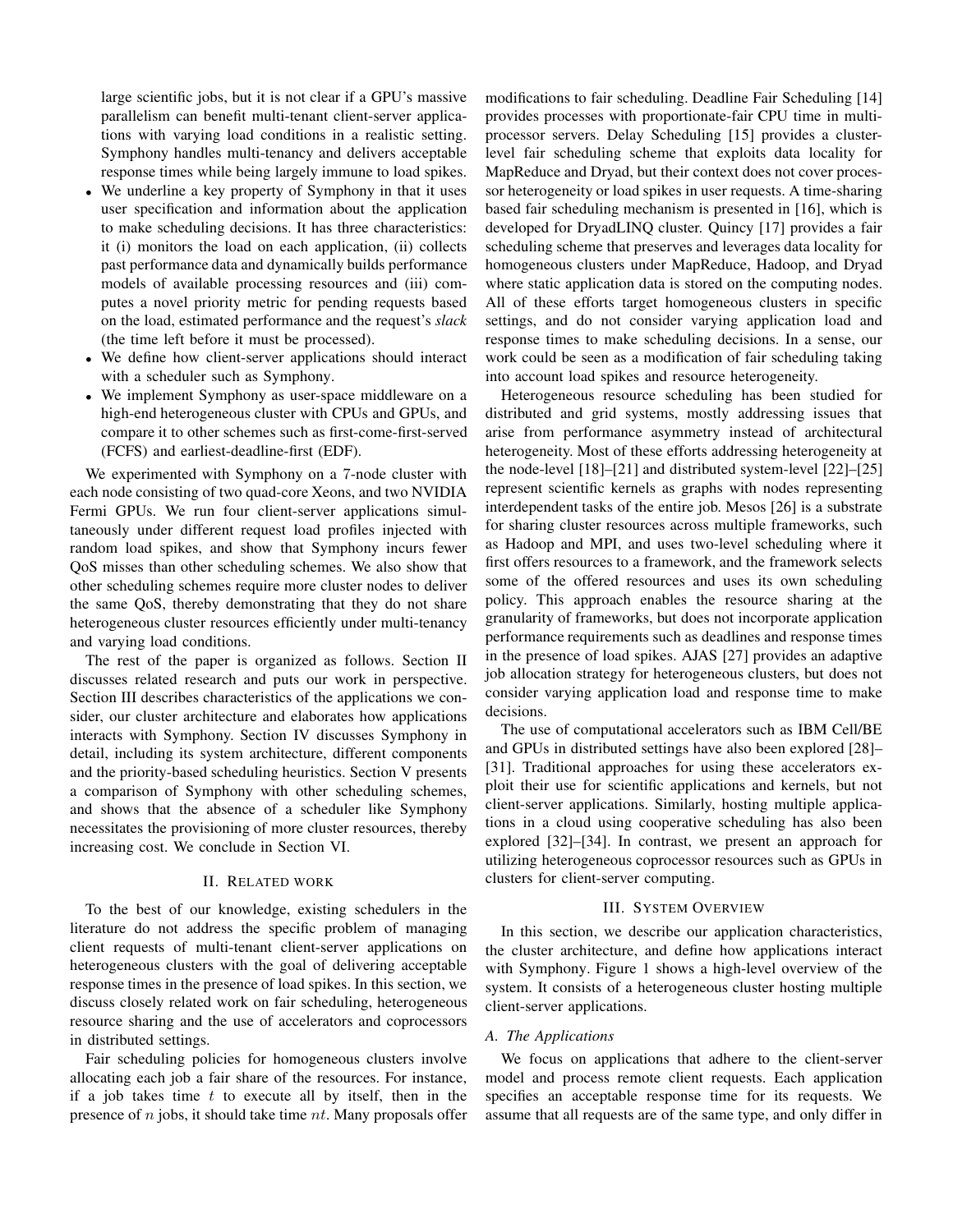| API                           | <b>Arguments</b>    | <b>Description</b>                                                            |  |  |  |  |
|-------------------------------|---------------------|-------------------------------------------------------------------------------|--|--|--|--|
| void newAppRegistration()     |                     | Application registers with scheduler.                                         |  |  |  |  |
|                               | float response time | Expected latency (ms) for each client request.                                |  |  |  |  |
|                               | float average_load  | Average number of requests expected every second.                             |  |  |  |  |
|                               | int * nodelist      | Possible cluster nodes on which a client request could be processed.          |  |  |  |  |
|                               | int nodelist size   | Size of above nodelist.                                                       |  |  |  |  |
|                               | int num nodes       | Number of nodes necessary to process a client request.                        |  |  |  |  |
|                               | int consolidate     | Number of requests that can be consolidated by application.                   |  |  |  |  |
| void newRequestNotification() |                     | Application notifies scheduler of the arrival of a new request.               |  |  |  |  |
|                               | int size            | Size of data sent by request.                                                 |  |  |  |  |
| bool canIssueRequests()       |                     | Application asks scheduler if requests can be issued.                         |  |  |  |  |
|                               | int * num regs      | Number of consecutive requests that can be consolidated and issued.           |  |  |  |  |
|                               | $int * id$          | Unique scheduler ID for this set of requests.                                 |  |  |  |  |
|                               | $int * nodes$       | Which cluster nodes to use.                                                   |  |  |  |  |
|                               | int * resources     | Which resources to use within each cluster node.                              |  |  |  |  |
| void requestComplete()        |                     | Application informs scheduler that issued requests have completed processing. |  |  |  |  |
|                               | int id              | Scheduler ID pertaining to the completed requests.                            |  |  |  |  |

**TABLE I:** List of APIs exposed by Symphony.



**Fig. 1:** High-level system architecture.

size, e.g., semantic search processes text queries, but the queries can range in size from a single word to a large sentence. We make no assumptions about inter-dependency of client requests; after interfacing with Symphony, applications will still process requests in the order in which they were received.

All applications have a client interface and a server portion. The server portion, along with static application data, is mapped to specific cluster nodes, and is expected to be online and communicating with Symphony. When a client request arrives, it may be processed by one or more nodes where the application data is pre-mapped. Some applications may require all nodes to process each request, while others may just need any one node. Applications specify this information to Symphony, as we explain soon.

Since we specifically target GPU-based heterogeneous clusters, we focus on applications whose request processing involves executing parallelizable compute kernels. We assume that applications already have optimized CPU and GPU implementations available in the form of runtime libraries with welldefined interfaces for such kernels. This enables Symphony to intercept calls to these kernels at runtime, and dispatch it to either CPU or GPU resources, as described later.

Finally, some applications may have the ability to *consolidate* requests, i.e., pack and process multiple independent client requests together to achieve better throughput via increased parallelism. Symphony leverages this to drain pending requests faster.

## *B. Cluster Architecture*

The heterogeneous cluster has a cluster manager, which is a dedicated general-purpose multicore server node. It runs the cluster-level scheduler and application client interfaces. It manages a number of back-end servers, or *worker nodes*. The worker nodes contain heterogeneous computational resources comprising conventional multicores and CUDA-enabled GPUs. All cluster nodes are interconnected using any standard interconnection network.

## *C. Scheduler-Application Interface*

We now define how client-server applications can communicate with a scheduler such as Symphony by making simple modifications. An application initially registers itself with Symphony and sends a notification each time it receives a client request. It then waits to receive the "go-ahead" from Symphony to process pending requests. Once requests have completed processing, the application informs Symphony. Applications can use two threads to do this: one to notify the scheduler of new requests, and the other to ask if requests can be issued, and inform the scheduler of completion. This is not a major change since most client-server applications already do this to simultaneously fill buffers with incoming requests, and drain requests from the other end. The application modifications only require linking with the scheduler library and adding a few lines of code, with no reorganization or rewriting.

Table I provides the lists of the APIs exposed by Symphony. First, the application registers with the scheduler (newAppRegistration()) and specifies its expected response time for each client request (latency). The application also specifies the average number of client requests it expects to receive each second (average\_load), the set of cluster nodes onto which its static data has been mapped (nodelist), and how many nodes each request will require for processing (num\_nodes). For example, an application's data may have been mapped to 4 cluster nodes, but any of those 4 nodes can process a request. In this case, nodelist will contain names (or other descriptor) of the 4 nodes, and num\_nodes will be 1. Finally, when an application registers with Symphony, it must also specify how many requests it can consolidate together (consolidate). For example, in the case of the Semantic Search, several user queries can be packed and executed simultaneously on a single worker node.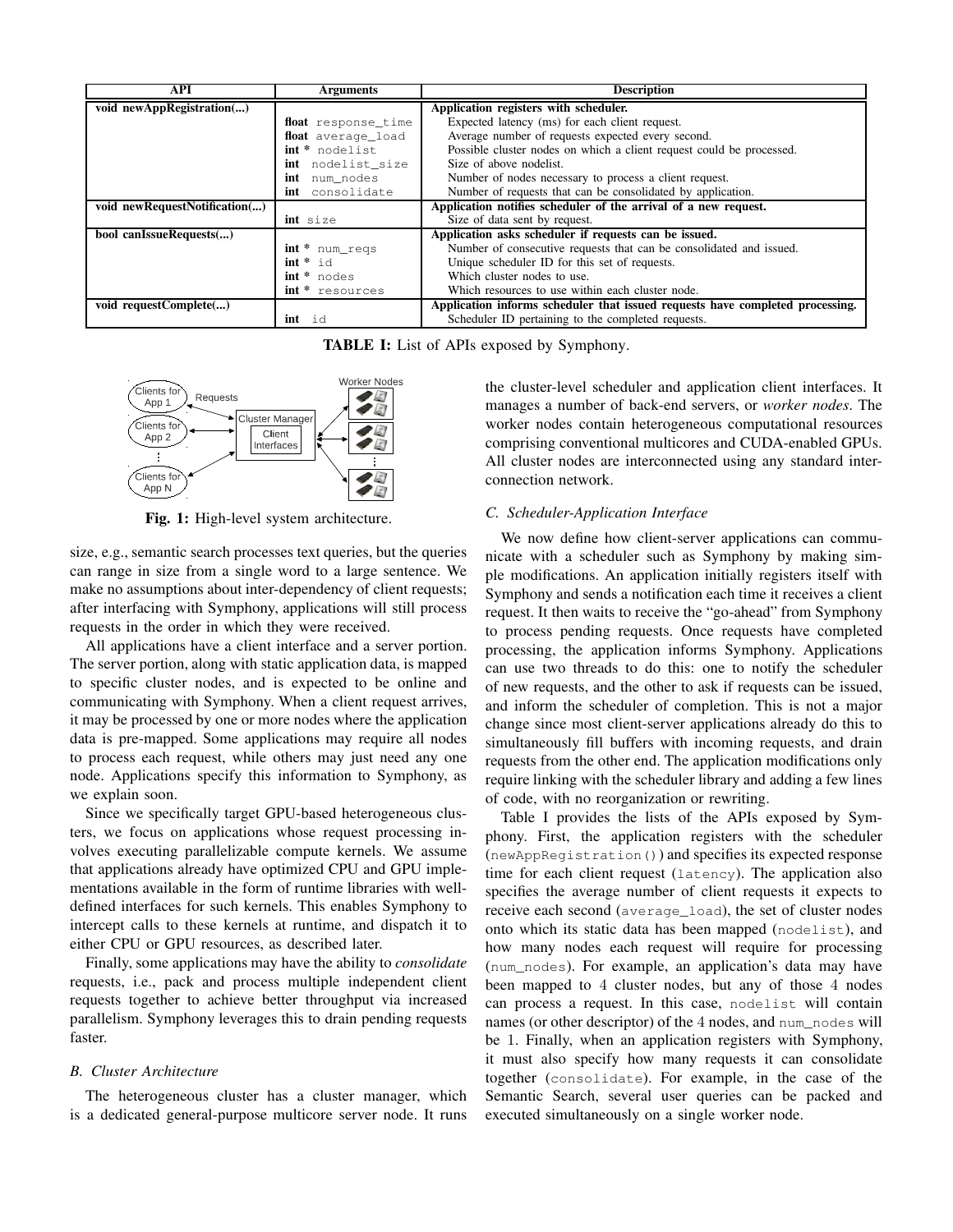

**Fig. 2:** Architecture of Symphony.

Applications notify Symphony of each new client request (newRequestNotification()) and specify the size of the request. In parallel, the application polls the scheduler to receive the go-ahead for processing pending requests (issueRequests()). Symphony tells the application how many requests to consolidate (num\_reqs) and provides a unique identifier (id) for this set of requests. The application then processes the requests, and informs Symphony after they complete using requestComplete().

## IV. ARCHITECTURE OF SYMPHONY

Symphony is a request scheduler for multi-tenant clientserver applications on heterogeneous clusters. Its goal is to deliver acceptable response times in the presence of load spikes. It combines application-specified parameters with its own inferences to make scheduling decisions. Symphony consists of cluster-level and node-level components. Figure 2 shows the manager node running the cluster-level component and client interfaces for the applications. The figure also shows the worker nodes running the node-level components. Both components are implemented as user-space middleware.

#### *A. Cluster-level Component of Symphony*

This is the primary orchestrator in our system. Given client requests for different applications, it decides:

- which application should issue requests;
- how many requests should the application consolidate;
- to which cluster nodes should the requests be sent; and
- which resource (e.g., CPU or GPU) in the node should process the requests.

The architecture of the cluster component of Symphony consists of six portions as shown in Figure 2: (i) Pending Request List, (ii) Resource Map, (iii) History Table, (iv) Performance Estimator (v) Priority Metric Calculator and (vi) Load Balancer. We describe each of these below.

*1) Pending Request List:* Each application notifies Symphony upon the arrival of a client request. As shown in Figure 2, the scheduler stores certain information pertaining to pending requests, so that it can prioritize them and direct the applications to consolidate and dispatch the requests for processing. It does not store actual request data, but maintains for each request, the application that received the request, the time at which the request was received, the deadline by which the request should complete and the size of the request data.

*2) Resource Map:* Symphony monitors current cluster resource usage using a map of the CPU and GPU resources on each cluster node. For the CPU resource, it maintains a count of the number of requests being processed, while for the (non-multitasking) GPU, a BUSY/IDLE tag is maintained. This information is used to determine resource availability as well as to balance the load across the cluster. The resource map is updated each time the scheduler asks an application to issue requests (issueRequests()), and when an application informs the scheduler that it has completed requests (requestComplete()).

*3) History Table and Performance Model:* The history table stores details of recently completed requests of each application. Each entry of the history table contains a recently completed client request, resources that processed it, and the actual time taken to process the request. The history table is updated each time client requests complete (requestComplete()).

The information in the history table is used to build a simple linear performance model, the goal of which is to quickly estimate performance on the CPU or GPU so that the right requests can be issued with minimal response time failures. After collecting request sizes and corresponding execution times, we fit the data into a linear model to obtain CPU or GPU performance estimations based on request sizes. The model is dependent on the exact type of CPU or GPU; in our case we only have a single type of CPU and GPU, but if different generations of CPUs and GPUs exist, a model can be developed for each specific kind.

In addition to the dynamic performance model builder, existing analytical models can also be used to estimate the execution time of an application on available resources. Some analytical models such as [35] may require application and resource specific information at compile time to accurately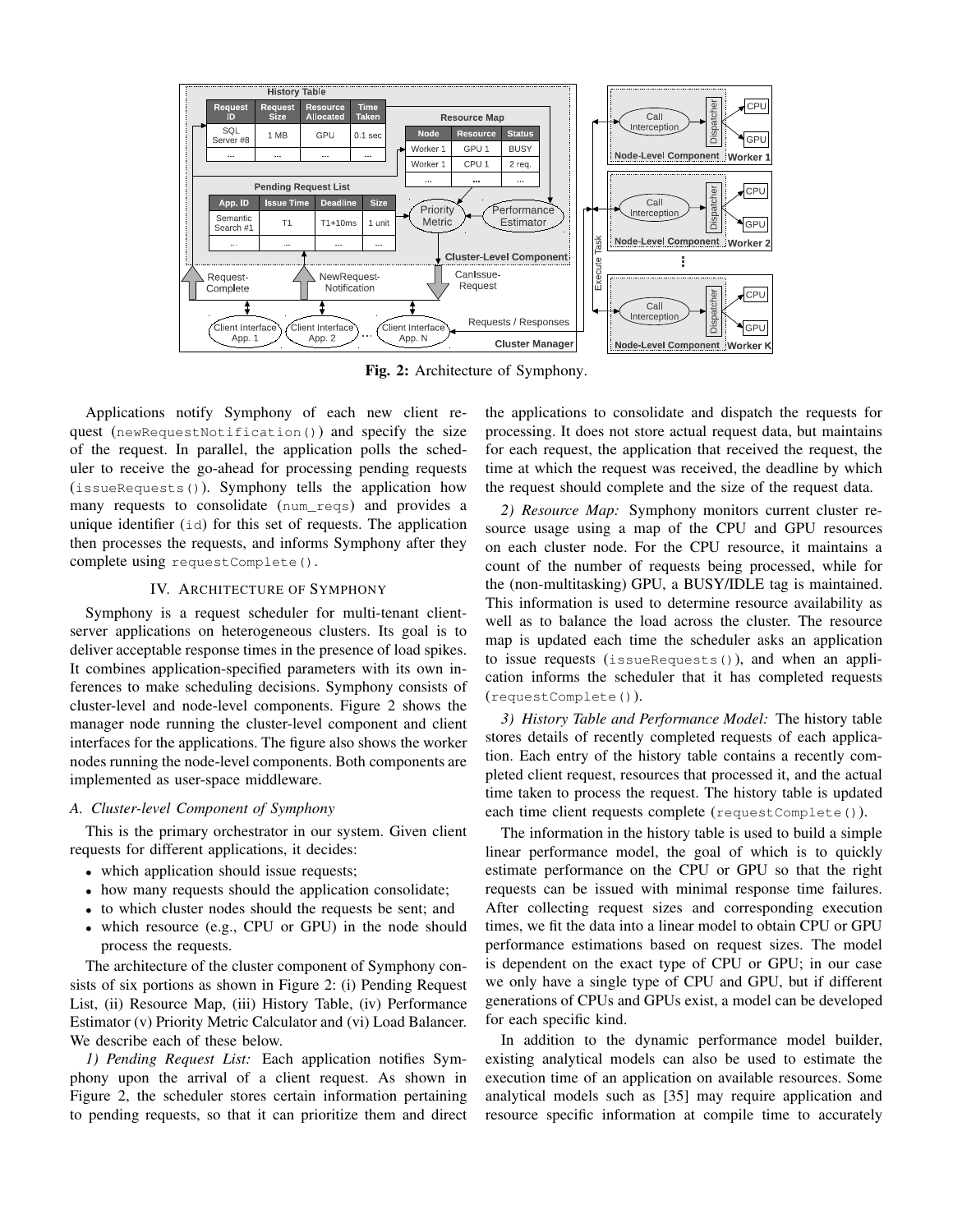generate performance estimates. Although the performance model builder used by Symphony is simple, it requires no compile-time information to generate performance estimates.

*4) Priority Metric:* Symphony uses a priority metric to calculate the urgency of pending requests from the point of view of response time and overall load. Given  $N$  applications, where application A has  $n_A$  requests in the pending request list, the goal of the priority metric is to indicate (i) which of the  $N$ applications is most critical and therefore must issue its requests and (ii) which resource (e.g., CPU or GPU) should process the requests. Note that Symphony does *not* reorder requests within an application, but only across applications.

We assume that our heterogeneous cluster has  $r$  types of resources in each node, labeled  $R_1$  through  $R_r$ . For example, if a node has  $1$  CPU and  $1$  GPU,  $r$  is  $2$ . Furthermore, the application itself is responsible for actual request consolidation, but the scheduler indicates how many requests can be consolidated. To do this, the scheduler is aware of the maximum number of requests  $MAX_A$  that application A can consolidate (through newAppRegistration()). So if  $A$  is the most critical application, the scheduler directs it to consolidate the minimum of  $MAX_A$  or  $n_A$  requests.

If  $DL_{k,A}$  is the deadline for request k of application A,  $CT$ the current time, and  $EPT_{k,A,R}$  the estimated processing time of request  $k$  of application  $A$  on resource  $R$ , we define slack for request  $k$  of application  $A$  on resource  $R$  as:

$$
slack_{k,A,R} = DL_{k,A} - (CT + EPT_{k,A,R})
$$
 (1)

Initially, in the absence of historical information,  $EPT_{k,A,R}$ is assumed to be zero. Resource  $R$  is either the CPU or GPU; if the system has different types of CPUs and GPUs, then each type is a resource since it would result in a different estimated processing time  $(EPT)$ . A zero slack indicates the request must be issued immediately, and a negative slack indicates the request is overdue. Given the slack, we define urgency of request  $k$  of application  $A$  on resource  $R$ :

$$
U_{k,A,R} = -slack^p \tag{2}
$$

The above is a polynomial urgency functions, and we find that an exponent such as  $p = 3$  provides good performance for our applications. We compare linear, polynomial and also exponential urgency functions in the results section. The above is the urgency of issuing a single request, and it increases polynomially as the slack nears zero. To account for load spikes, Symphony calculates the load  $L_A$  for each application A, using the average number of pending requests in the queue and the average number of requests expected every second  $(navg<sub>A</sub>)$ specified at the time of application registration:

$$
L_A = n_A / n \, \text{avg}_A \tag{3}
$$

We define the urgency of issuing the requests of application  $A$  on  $R$  as the product of the urgency of issuing the first pending request of A and the load of A:

$$
U_{A,R} = \begin{cases} U_{1,A,R} * L_A, & if \ R \ is \ available \\ -\infty, & otherwise \end{cases}
$$
 (4)

We only consider the first pending request for each application because all application requests are processed in the order

# **Algorithm 1** Application Selection Algorithm.

```
Input: appList, regList, resList, DL, EPT
Output: app, q, R
  for all A in appList do
```

```
k = getEarliestRequest(A)slack_{k,A,R} = calculateSlack(DL_{k,A}, EPT_{k,A,R})U_{k,A,R} = calculateRegUrgency(slack_{k,A,R})n_A = getAppReqCount(A)navg_A = getAvgAppRegCount(A)L_A = n_A / n \frac{avg_A}{}for all R in resList do
     if resAvailable(R) then
       U_{A,R} = U_{k,A,R} \times L_Aelse
       U_{A,R} = -\inftyend if
  end for
  U_A = getMinimum(U_{A,R}, result)end for
/* Select application app to issue q requests to resource R */
app = getAppHigherUrgency()q = MIN(MAX_{app}, n_{app})R = getResWithLowerUrgency(ap)
```
they are received, while requests across applications may be reordered. All pending requests of an application will therefore be less urgent than the first request. Considerations such as preferred customers with prioritized requests are outside the scope of this paper.

The overall urgency  $U_A$  for issuing A's requests is the minimum urgency across all available resources  $R_i$ . If there are  $r$  different types of resources in each cluster node:

$$
U_A = min_{i=1}^r(|U_{A,R_i}|)
$$
 (5)

Given the urgency for all applications, the scheduler will request application  $A$  to consolidate and issue  $q$  requests to resource  $R$  such that:

- Application  $A$  has the highest urgency among all applications;
- q is the minimum of  $MAX_A$  and  $n_A$ ;
- Among all available resources,  $R$  is the resource when scheduled on which application A has minimum urgency.

We note the following about the priority metric:

- If request falls behind in meeting its deadline, its urgency sharply increases (Equation 2).
- If an application experiences a load spike, its urgency sharply increases (Equation 4).
- Request processing is predicated on resource availability (Equation 4).
- For an application, the resource with the lowest urgency is the one with the best chance of achieving the deadline, and is therefore chosen (Equation 5).

Algorithm 1 shows an approach to implement the priority metric described above. It returns the application  $(app)$  with the highest urgency, the number of requests  $(r)$  that should be consolidated together in the next dispatch, and the resources  $(R)$  on which the application should be executed. It is highly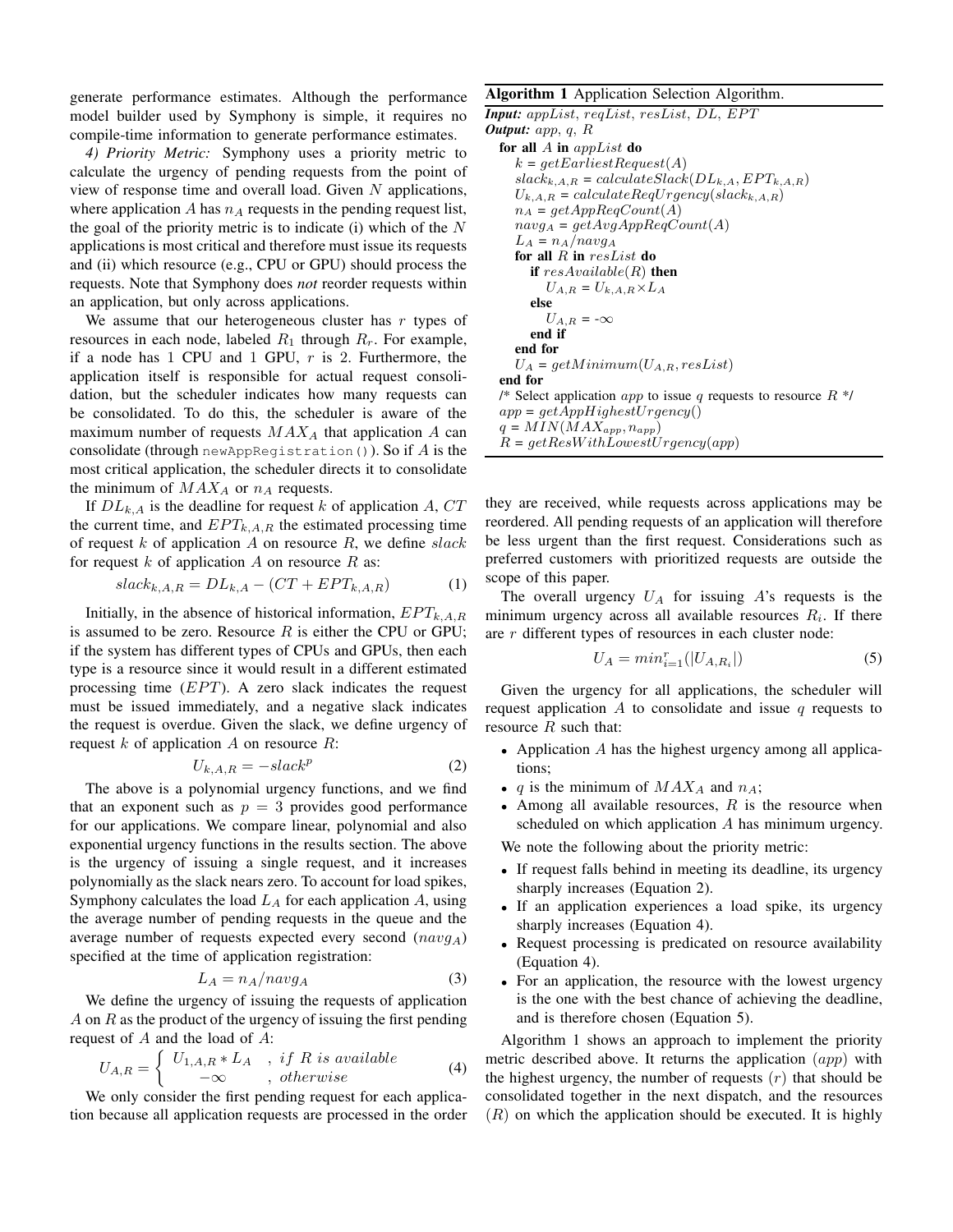| Application | <b>Description</b>                                               | <b>Response Time</b> | Data Lavout                             | Data Size        |
|-------------|------------------------------------------------------------------|----------------------|-----------------------------------------|------------------|
| Semantic    | Supervised Semantic Indexing [10] (SSI) matching to search       | Ð.                   | repositories<br>distributed<br>Document | $2^{x}$          |
| Search      | large document databases. It searches the indexed documents for  | msec/query           | across worker nodes so that each        | million          |
|             | the user queries and ranks the results based on their semantic   |                      | document is available on at least two   | documents        |
|             | similarity to the given queries.                                 |                      | worker nodes.                           |                  |
| Video       | An implementation [11] of $x264$ that converts the video streams | 500                  | Input video data accessible at each     | $4-45$ MB        |
| Transcoding | into the H.264/MPEG-4 AVC format. Each cluster node executes     | msec/MB              | worker node through Network File        |                  |
|             | an instance of Video Transcoding application to encode the given |                      | System (NFS) $[36]$ .                   |                  |
|             | video stream.                                                    |                      |                                         |                  |
| SOL Server  | An implementation [37] of a subset of SQLite commands pro-       | 150                  | Database replicated on all the worker   | 512 MB           |
|             | cessor. Each worker executes an instance of SOL Server hosting   | msec/query           | nodes. Any worker node can process      |                  |
|             | the same database.                                               |                      | the given query.                        |                  |
| Option      | An implementation [38] of Black-Scholes financial model to       | 800                  | Input data accessible at each worker    | $400 \text{ MB}$ |
| Pricing     | compute the evolution of future option prices. Each worker hosts | msec/query           | node through NFS.                       |                  |
|             | an instance of Option Pricing and provides the option prices for |                      |                                         |                  |
|             | user queries.                                                    |                      |                                         |                  |

**TABLE II:** Enterprise applications with execution resources and performance criteria.

scalable since we do not compute the slack and urgency for every request in the pending request list, but only for the first  $MAX_A$  requests of every application. This keeps Symphony's overhead small, as we show in Section V.

*5) Load Balancer:* As stated earlier, we assume static application data are pre-mapped to the cluster nodes. Client requests can be processed by a subset of these nodes, and the application tells the scheduler how many nodes are required to process a request (through newAppRegistration()). When the scheduler directs an application to issue requests, it provides a list of cluster nodes where the request can be processed by simply choosing the least loaded cluster node. The application is expected to issue its requests to these nodes and thus maintain overall load balancing.

## *B. Node-level Component*

Besides the cluster-level scheduler that runs on the cluster manager node, separate node-level dispatchers run on each worker node. The node level dispatcher is responsible for receiving an issued request and directing it to the correct resource (CPU or GPU) as specified by the cluster-level scheduler. In order to do this, we assume that parallelizable kernels in the applications have both CPU and GPU implementations available as dynamically loadable libraries. The node-level dispatcher intercepts the call to the kernel, and at runtime directs it to either the CPU or GPU. For example, if processing a Semantic Search request requires a call to matrix multiplication, we assume that CPU and GPU library implementations are available for a specified function name, say sgemm. The node-level component intercepts sgemm, and looks for a directive from the clusterlevel component. When the request was issued, the cluster component directly intimates the node-level component that sgemm in this instance of Semantic Search should be directed to, say the GPU. Further details of the node-level dispatcher implementation are presented in [39], [40], and are outside the scope of this paper.

#### V. EVALUATION

In this section we describe our evaluation methodology and present results. We run four, full-fledged client-server applications concurrently on a high-end heterogeneous cluster with Intel Xeon CPUs and NVIDIA Fermi GPUs over a period of 24 hours. We subject the applications to load spikes, where the duration and size of each spike are taken from published observations. Using our implementation of the scheduler as user-space middleware, we present the following results:

- *Priority Metric*: A comparison of Symphony's performance under different priority metrics and establish a "good" working metric for the following experiments.
- *Scheduler Performance Comparison*: A comparison of Symphony and baseline FCFS and EDF schedulers considering the number of dropped client requests, i.e., requests that do not meet response time constraints.
- *Efficient Cluster Sharing*: Empirical data showing that, compared to other schedulers, Symphony needs a smaller cluster to achieve the same performance.
- *Sensitivity to Load Spike Profile*: Unlike the baseline schedulers, Symphony performs well across a range of load spikes, i.e., spikes with varying height and width.
- *Scalability*: Data showing the running time of Symphony itself increases only marginally with increasing number of cluster nodes and applications.

For the first four set of results, the common metric of comparison is the number of client requests that do not meet response time constraints (QoS). We also call this "dropped requests".

## *A. Methodology*

Our methodology consists of different sized heterogeneous clusters, with four real, end-to-end applications concurrently running on each cluster. We compare Symphony with two scheduling mechanisms, *First Come First Served* (FCFS) and *Earliest Deadline First* (EDF). In FCFS, client requests are processed in the same order as they arrive at the cluster manager. In EDF, the client request with the closest deadline is processed first. Both FCFS and EDF incorporate application placement and pre-mapped data while making scheduling decisions. Furthermore, FCFS and EDF consider GPUs as well as CPUs while scheduling application requests on the available nodes. However, GPUs are preferred: requests are processed on the CPUs only if all GPUs are busy.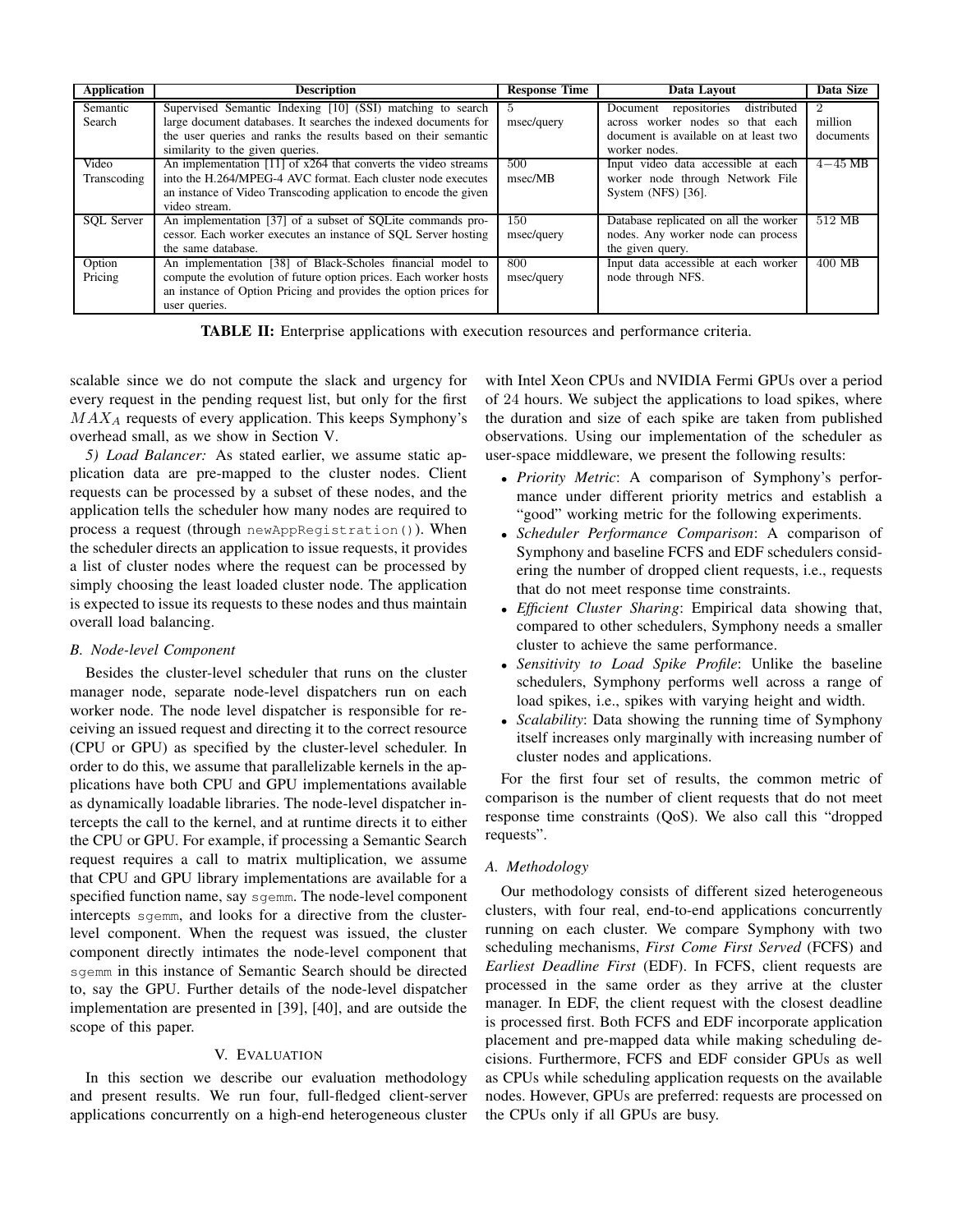| <b>Spike Height</b>           | Polynomial $(-slack3)$ | <b>Linear</b> $(-slack)$ |  |  |  |  |
|-------------------------------|------------------------|--------------------------|--|--|--|--|
| <b>Spike Width:</b> 5 minutes |                        |                          |  |  |  |  |
| 1.25                          | 0.02                   | 0.19                     |  |  |  |  |
| 1.5                           | 0.05                   | 0.32                     |  |  |  |  |
| 2.0                           | 0.8                    | 3.31                     |  |  |  |  |
| Spike Width: 15 minutes       |                        |                          |  |  |  |  |
| 1.25                          | 0.02                   | 0.16                     |  |  |  |  |
| 1.5                           | 0.04                   | 0.29                     |  |  |  |  |
| 2.0                           | 0.81                   | 3.16                     |  |  |  |  |

**TABLE III:** Average percentage of requests per minute not meeting the specified QoS under different slack functions.

We now describe the applications, cluster configurations and spike introduction mechanisms.

*1) Applications:* Emerging cluster computing workloads consist of a mix of short- and long-running jobs. We have selected four representative applications from different domains covering the spectrum of latency- and throughput-intensive workloads. We choose Semantic Search, SQL Server, Video Transcoding and Option Pricing as our representative workload set. Table II provides the brief description of each application along with their performance requirements. Some of these applications, i.e., Semantic Search, and SQL Server, execute short-running tasks, while others execute long-running jobs. The table also describes the application's static data layout. Based on data layout, a client request can be processed on a subset of worker nodes (e.g., Semantic Search), or on any available worker node (e.g., Video Transcoding, SQL Server, Option Pricing) of the heterogeneous cluster.

*2) Cluster Configurations:* Our cluster consists of seven high-end worker nodes, and a manager node. Each worker node has two Intel Xeon E5620 processors (2.4 GHz each), with QPI and 48 GB main memory. A worker node also has two 1.3 GHz NVIDIA Fermi C2050 GPUs with 3 GB internal memory, connected as coprocessors on PCI Express slots. The worker nodes are interconnected together, and with the manager using gigabit ethernet.

*3) Spike Introduction Mechanism:* According to published observations, typical spike durations vary from 10−30 minutes, while the peak of the spikes can be as high as  $1.5\times$  of the normal load [41]–[44]. We introduce random load spikes with duration and heights in this range, but extend our evaluation to a broader range of spikes. Our spike introduction mechanism injects spikes at random time points for each application, independent of the other applications running at the same time.

#### *B. Priority Metric*

Before we present results with Symphony, we explore the priority metric used in order to empirically establish a good enough heuristic for the rest of the experiments. Specifically, we replace the polynomial urgency function  $-slack<sup>3</sup>$  from Equation 2, with exponential and linear functions, and compare the final performance of the system in terms of the number of client requests dropped. The polynomial function (-slack<sup>3</sup>) was replaced with exponential  $(2^{-slack})$  and linear  $(-slack)$ functions. We find out that the average percentage of dropped requests are similar for the exponential and polynomial urgency

functions, while the simple linear urgency function underperforms. Table III compares polynomial and linear functions for different load spike heights and widths, where the height of the spike is the ratio between the spike and normal application load, and the width is the duration of the spike in minutes. The data shows that using the linear urgency function table incurs far more requests dropped than the polynomial (or exponential) urgency functions.

This is expected since the urgency function defines how responsive the system is to spikes. In a sense, the urgency function has to "follow" a spike closely; the faster a spike rises, the quicker the urgency of the those pending requests should become. Our data establishes that in general polynomial or exponential urgency functions follow random load spikes well. We thus use the polynomial urgency function for the rest of the experiments in this section.

#### *C. Scheduler Performance Comparison*

We now compare the performance of Symphony versus baseline FCFS and EDF schedulers using a 5-node heterogeneous cluster. The metric for the comparison is the number of client requests that do not meet response time constraints.

*1) Low Application Load:* We first run all four applications concurrently under low load conditions. Not surprisingly, we find that at low loads, all scheduling schemes perform well, i.e., the fraction of dropped requests is under  $0.01\%$  for FCFS, EDF and Symphony. For instance, for EDF and Symphony the maximum fraction of dropped requests at any instance is 0.012% for and 0.011% for Video Transcoding, respectively. Thus EDF and Symphony exhibit similar performance for our applications under low application load.

*2) Realistic Application Load (with Spikes):* Next we study the performance under varying load conditions using the realistic spike introduction model of Section V-A3. Figure 3 shows the results. For FCFS, the maximum observed percentage of dropped requests is around  $7\%$ , which occurs for Video Transcoding. On average FCFS drops 3.3% of requests across all applications over 24 hours. For EDF and Symphony, the maximum fraction of dropped requests is  $3.5\%$  and under  $2\%$ , respectively, occurring for Video Transcoding and Option Pricing. Across all four applications over 24 hours, EDF (which is better than FCFS) drops close to 2% of requests on the average, while Symphony drops under  $1\%$ . This shows that Symphony is effective in handling load spikes when given a fixed number of heterogeneous cluster nodes. This is inline with expectations since FCFS does not consider request deadlines at all, while EDF, although it prefers requests that are closest to missing deadlines, does not consider estimated request processing time.

#### *D. Efficient Cluster Sharing*

We now study how Symphony performs with limited resources. Specifically, we reduce the cluster size to 3 worker nodes, and experimentally determine the number of dropped requests for all three scheduling schemes. Then we gradually increase the cluster size, and find that the baseline scheduling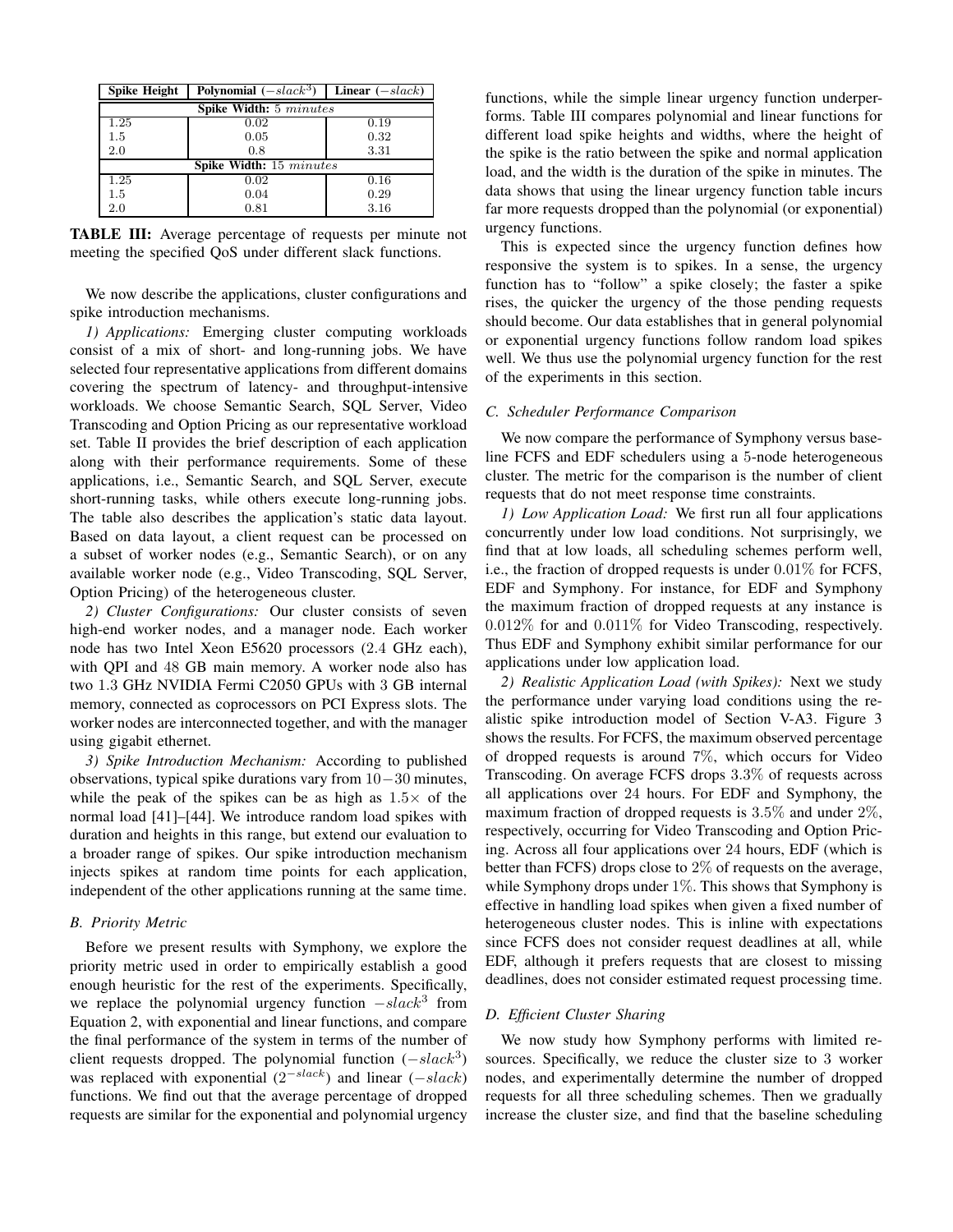

**Fig. 3:** Requests missing QoS under spike load conditions for the four concurrently running applications.

| Application       | <b>No. of Requests</b><br><b>Average Desired</b> |                        | 3-Node Cluster |      |          | 7-Node Cluster |     |          |
|-------------------|--------------------------------------------------|------------------------|----------------|------|----------|----------------|-----|----------|
|                   | <b>Processed</b>                                 | <b>Latency/Request</b> | <b>FCFS</b>    | EDF  | Symphony | FCFS           | EDF | Symphony |
| Semantic Search   | 17.2 M                                           | 5 msec.                | 24.1           | 20.2 | 3.0      | 2.9            | 1.2 | 0.05     |
| Video Transcoding | 52 K                                             | $45 \text{ sec.}$      | 27.2           | 21.6 | 3.3      | 3.2            | 1.3 | 0.05     |
| <b>SOL</b> Server | 576 K                                            | 150 msec.              | 21.8           | 14.7 | 2.8      | 2.6            | 1.1 | 0.04     |
| Option Pricing    | 108K                                             | 800 msec.              | 25.9           | 20.9 | 3.2      | 3.1            | 1.4 | 0.05     |

**TABLE IV:** Percentage of requests dropped under different cluster configurations for 24 hour period.

schemes need a cluster with more worker nodes to provide the same fraction of requests dropped.

Table IV shows the results using the realistic load profile from Figure 3(a). With thousands to millions of requests and a 3-node cluster, FCFS and EDF end up dropping 14 to 27% of requests, while Symphony drops around 3%. FCFS and EDF attain the same level of performance as Symphony, i.e., 3% dropped requests, when provisioned with 7 cluster nodes. At that cluster size however, and the same load profile, Symphony drops only around 0.05% of requests. Therefore, with its load- and heterogeneity-sensitive scheduling, Symphony shares cluster resources more efficiently under varying load conditions, leading to better utilization of the cluster.

#### *E. Sensitivity to Load Profile*

To study how Symphony performs under different types of load spikes, we introduced spikes of varying height and width and measured the average percentage of dropped requests on the 7-node heterogeneous cluster. Figure 4 shows the percentage of dropped requests versus the height and width of the spikes. The height of spike is relative to its height at low load, while the



**Fig. 4:** Performance with increasing spike height and width.

width is its duration in minutes. The performance of FCFS and EDF deteriorates sharply with spike height. The maximum percentage of dropped requests is 20.5%, 18.0% and 2.15% for FCFS, EDF and Symphony respectively. Across all points, the average percentage of dropped requests per minute is 9.2%, 7.2% and 0.7% for FCFS, EDF and Symphony respectively. This shows that Symphony is not very sensitive to the type of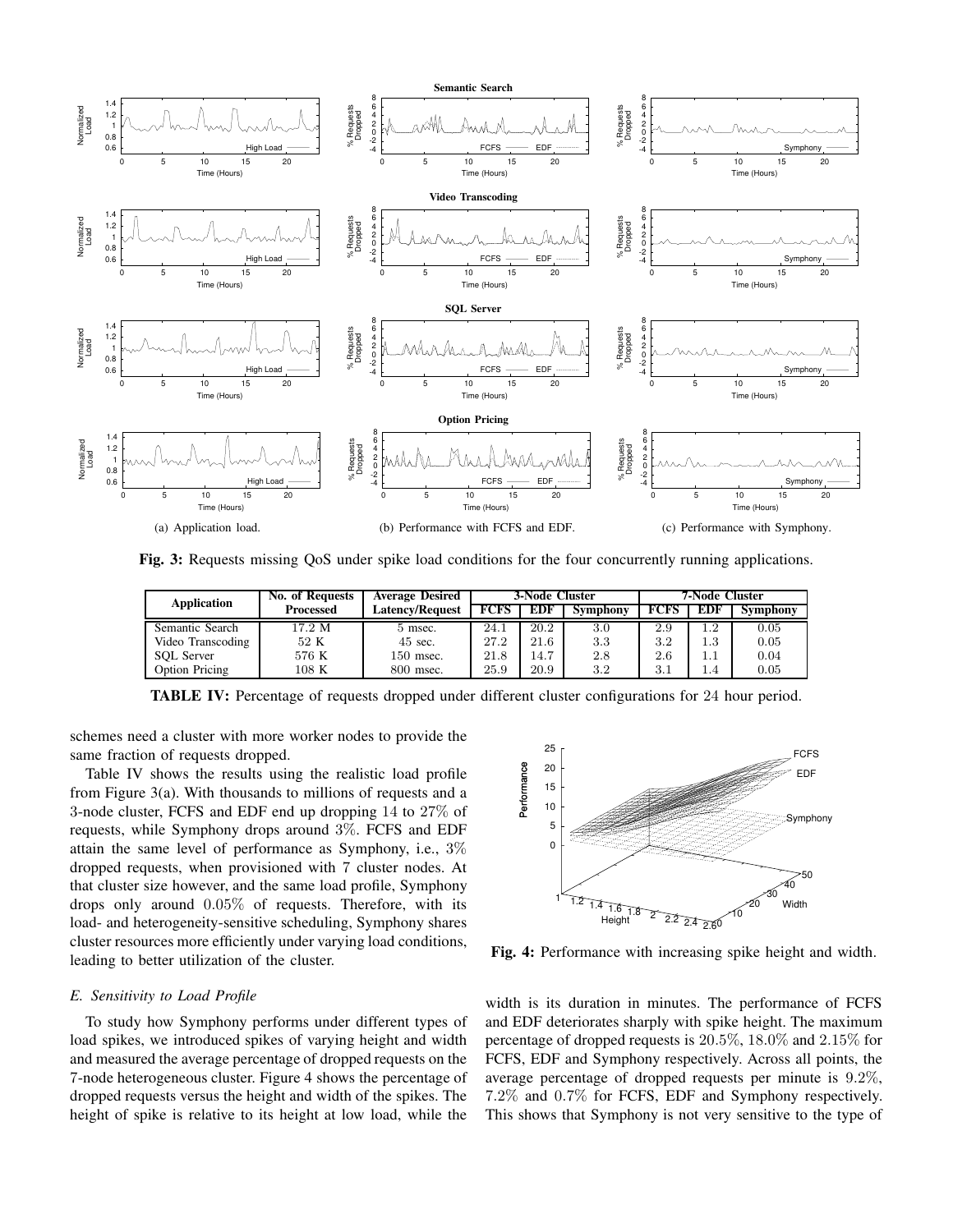

**Fig. 5:** Scalability with increasing workers and applications.

load spike, and can handle a broader range of spikes that are outside previously published observations.

#### *F. Scheduler Scalability*

A concern with the single-manager design is the overhead due to introduction of additional middleware layers, as this could lead to performance bottlenecks when operating at scale. To this end, we observed how the performance of Symphony scales with the number of worker nodes and with the number of applications. We increase the number of worker nodes from 3 to 16 and the number of applications from 4 to 18. To run more than four applications, we replicate our existing applications.

Figure 5 shows the overhead of Symphony, i.e., the time taken by the scheduler itself, normalized to the overhead for a 3 node heterogeneous cluster executing four applications. We see that it scales nearly linearly (with a small slope) as the number of worker nodes and applications increase. The four corners of the 3-D plot represent: (i) 3-node cluster with four applications; (ii) 3-node cluster with 18 applications; (iii) 16 node cluster with four applications; and (iv) 16-node cluster with 18 applications. The scheduler takes longest when both the number of cluster nodes as well as the number of concurrent applications are high. However, the running time of Symphony at 16 cluster nodes with 18 concurrent applications is only 22% larger than the base case of 3 cluster nodes with four applications. The marginal increase and Symphony's scalability is apparent from Figure 6 (the diagonal from Figure 5), which shows the overhead versus cluster size where a cluster with  $m$ nodes hosts  $m + 1$  applications.

In summary, we empirically demonstrated the performance of our scheduling framework vis-a-vis two baseline schedulers on a high-end heterogeneous cluster. We also demonstrate the scheduler's scalability as the cluster scales-out.

#### VI. CONCLUSION

Current GPU-based clusters mostly cater to large scientific workloads. Using such clusters to handle client-server workloads, especially those with GPU-friendly compute intensive portions, is a natural transition. However, for such applications, a key requirement is maintaining acceptable response times in the presence of unpredictable load spikes and multi-tenancy. We argue that this requires a cluster scheduler that enables



**Fig. 6:** Symphony overhead with increasing workers (diagonal from Figure 5).

efficient, dynamic sharing of heterogeneous resources across applications. We present a novel priority based scheduler called Symphony that is characterized by three key attributes. First, it continuously monitors the load on each application. Second, it collects past performance data and dynamically builds simple performance models of the available heterogeneous processing resources. Third, it computes a priority for pending requests based not only on user-specified parameters about the application but also information inferred from its performance models.

We show Symphony is largely immune to load spikes and maintains acceptable response times despite fairly large load variations. We deploy it as user-space middleware on a 7-node heterogeneous cluster with dual quad-core Xeon CPUs and NVIDIA Fermi GPUs, and show that in the presence of load spikes (i) Symphony incurs  $2 - 20 \times$  fewer requests that don't meet response time constraints compared with other schedulers, and (ii) in order to match the performance of Symphony, other schedulers need  $2\times$  more cluster nodes.

Our study has opened directions for further investigation. For instance, Symphony can benefit from predicting client request patterns. We are also looking into mechanisms to harden Symphony against the system being gamed, especially because its behavior is determined in part by parameters (such as response time) specified by the application developer. Investigating latency and throughput trade-offs due to client request consolidation is another direction. Finally, we are in the process of extending Symphony to other heterogeneous resources and testing it on a cluster comprising thousands of compute nodes.

#### **REFERENCES**

- [1] V. Volkov and J. W. Demmel, "Benchmarking GPUs to tune dense linear algebra," in *Proc. IEEE/ACM SC.*, 2008.
- [2] M. J. Zafont, A. Martin, F. Igual, and E. S. Quintana-Orti, "Fast development of dense linear algebra codes on graphics processors," in *Proc. IEEE IPDPS.*, 2009.
- [3] J. Schneider, M. Kraus, and R. Westermann, "GPU-based euclidean distance transforms and their application to volume rendering," in *Proc. VISIGRAPP.*, 2009.
- [4] J. A. Stuart, C.-K. Chen, K.-L. Ma, and J. D. Owens, "Multi-GPU volume rendering using MapReduce," in *Proc. ACM HPDC.*, 2010.
- [5] K. Buerger, F. Ferstl, H. Theisel, and R. Westermann, "Interactive streak surface visualization on the GPU," *IEEE Trans. on Visualization and Computer Graphics*, vol. 15, no. 6, pp. 1259–1266, 2009.
- [6] *NVIDIA CUDA Compute Unified Device Architecture Programming Guide*, 2007.